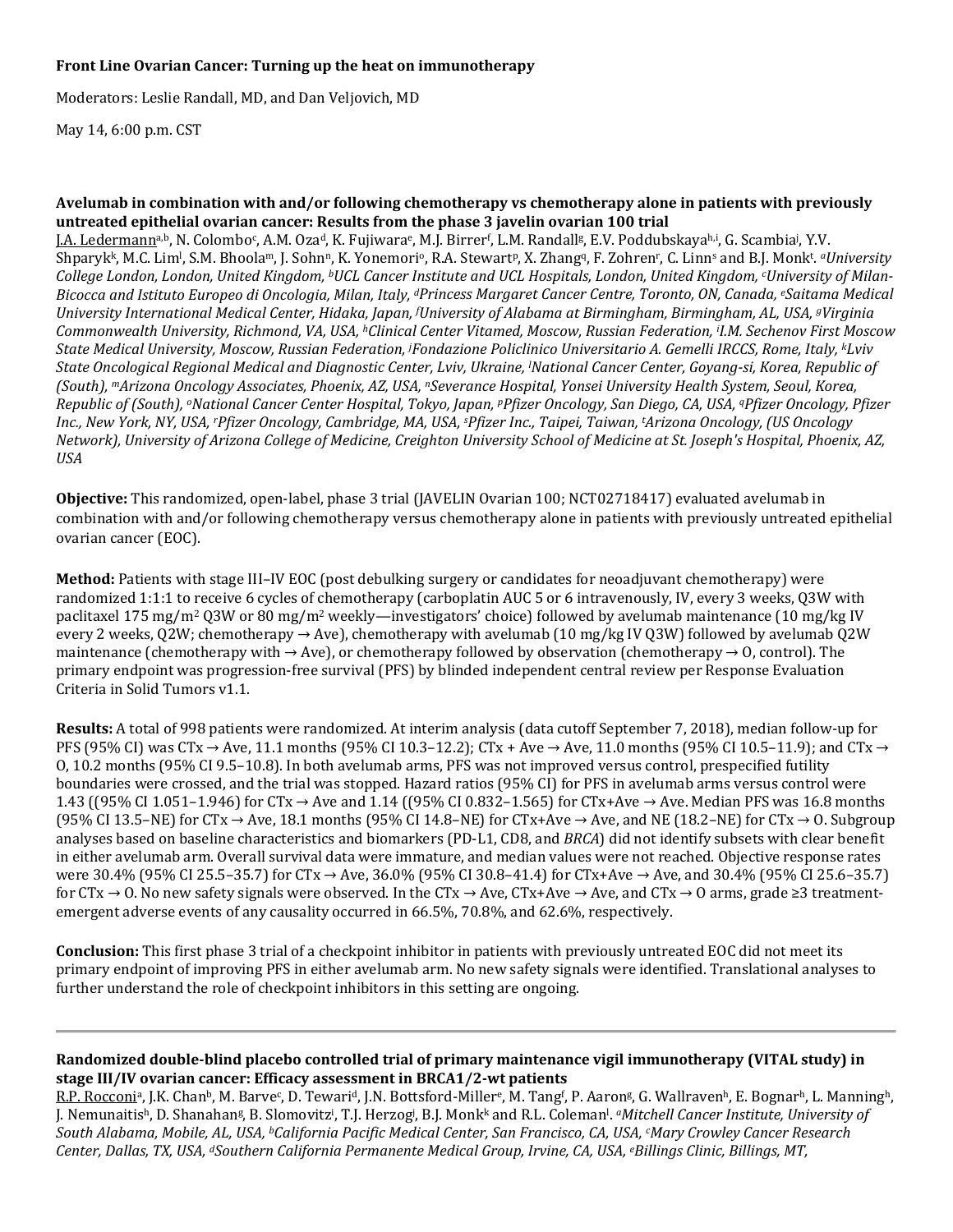*USA, <sup>f</sup> Biostatistical Consultant, Dallas, TX, USA, gGradalis, Inc, Dallas, TX, USA, hGradalis, Inc., Dallas, TX, USA, <sup>i</sup> University of Miami, Sylvester Comprehensive Cancer Center, Miami, FL, USA, <sup>j</sup> University of Cincinnati Cancer Institute, University of Cincinnati, Cincinnati, OH, USA, kArizona Oncology (US Oncology Network), Phoenix, AZ, USA, <sup>l</sup> The University of Texas MD Anderson Cancer Center, Houston, TX, USA*

**Objective:** Despite advances, overall prognosis for advanced epithelial ovarian cancer (EOC) remains poor. Considering elevated TGFβ expression correlates with poor prognosis in ovarian cancer, this study aims to determine whether a maintenance vigil could provide improvement in relapse-free survival. Vigil is an autologous tumor cell vaccine constructed from autologous harvested tumor tissue transfected with a DNA plasmid encoding GMCSF and bi-shRNA-furin, thereby creating TGFβ expression control.

**Method:** A randomized double-blind placebo-controlled trial of vigil versus placebo was performed in advanced-stage frontline ovarian cancer patients. Relapse-free survival (RFS), safety, and proportion of recurrences were endpoints. Patients who achieved complete clinical response were randomized (1:1 to placebo—control group—or vigil—vigil group) after completion of front-line surgery and chemotherapy. All patients received 1 × 10e7 cells/ml of vigil or placebo intradermally once a month for up to 12 doses.

**Results:** Ninety-one patients were randomized (vigil group *n* = 46; control group *n* = 45); 62 patients were tested for *BRCA1* or *BRCA2* status. The vigil group showed no added overall toxicity compared to the control group, and no grade 4/5 toxicities were observed. Grade 2/3 toxic events were observed in 18% of the control group patients (most common bone pain, fatigue) compared to 8% of the vigil group patients (most common nausea, musculoskeletal pain). From time of randomization, median RFS for all 91 patients was favorable in the vigil group (HR = 0.69, *P* = 0.088). Stratified by *BRCA* status, an advantage in RFS was seen in the *BRCA1* and *BRCA2*wt patients in the vigil group (19.4 months) compared to the control group (8 months) (HR = 0.51, 90% CI 0.26–1.01, one-sided *P* = 0.050) from time of randomization and HR of 0.49 (90% CI 0.25–0.97, one-sided *P =* 0.038) from time of surgery (**Figure 1**). Median time from surgery to randomization was 208.5 days (6.9 months) in the vigil group versus 200 days (6.6 months) in the control group. Of the *BRCA1* and *BRCA2*wt vigil-treated patients, 62.5% were relapse-free compared to 29% of placebo at time of analysis (September 17, 2019, median follow-up of 34.3 months for all  $n = 91$  patients).

**Conclusion:** Front-line use of vigil immunotherapy as maintenance in stage III–IV ovarian cancer is well tolerated and showed trend in RFS clinical benefit. Specifically, *BRCA1* and *BRCA2*wt disease showed statistically significant benefit.



**Fig. 1.**

## **Phase II OVARIO study of niraparib + bevacizumab therapy in advanced ovarian cancer following front-line platinumbased chemotherapy with bevacizumab**

M.M. Hardestyª, T. Krivakʰ, G.S. Wrightˤ, E. Hamiltonª, E.L. Flemingª, D. Guptaʰ, E. Keetonʰ, J. Chenʰ, A. Clementsª, H.J. Grayʰ, G.E. Konecnyi , R.G. Moorej and D.L. Richardsonk. *aAlaska Women's Cancer Care, Anchorage, AK, USA, bDivision of Gynecologic Oncology, Department of Obstetrics and Gynecology, The Western Pennsylvania Hospital, Pittsburgh, PA, USA, cFlorida Cancer Specialists and Research Institute, New Port Richey, FL, USA, dMedical Oncology, Tennessee Oncology, Sarah Cannon Research Institute, Nashville, TN, USA, eDivision of Gynecologic Oncology, Norris Cotton Cancer Center, Dartmouth-Hitchcock Medical Center, Lebanon, NH, USA, f TESARO: A GSK Company, Waltham, MA, USA, gDepartment of Gynecologic Oncology, Riverside*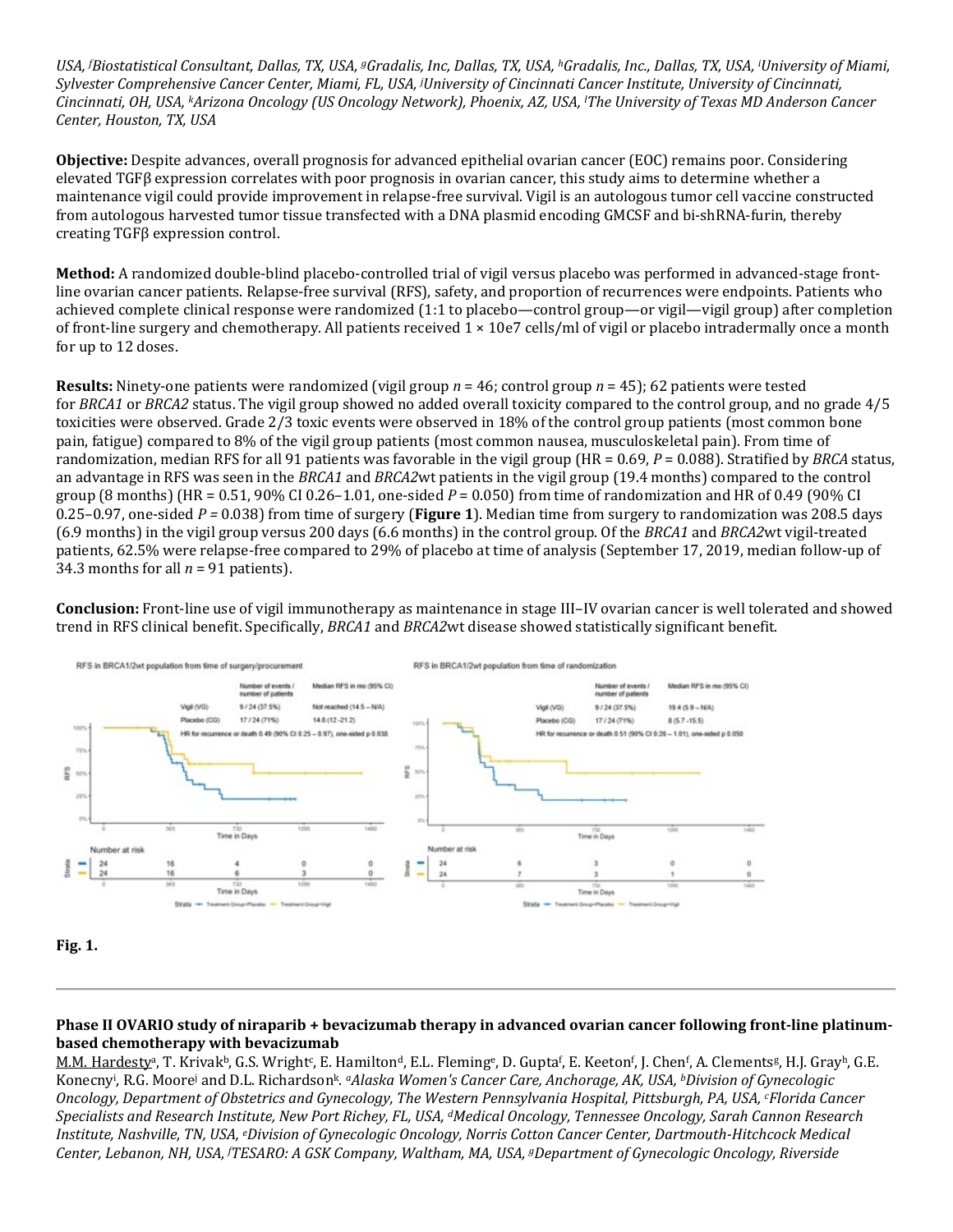*Methodist Hospital, Columbus, OH, USA, hDivision of Gynecologic Oncology, Department of Obstetrics and Gynecology, University of Washington, Seattle, WA, USA, i University of California, Los Angeles, Los Angeles, CA, USA, j Division of Gynecologic Oncology, Department of Obstetrics and Gynecology, Wilmot Cancer Institute, University of Rochester Medical Center, Rochester, NY, USA, kDivision of Gynecologic Oncology, Stephenson Cancer Center, University of Oklahoma Health Sciences Center, Oklahoma City, OK, USA*

**Objective**: Niraparib improves progression-free survival (PFS) in newly diagnosed and recurrent ovarian cancer (OC) in patients after platinum-based chemotherapy in all biomarker-defined subgroups. OVARIO (NCT03326193) is a single-arm study evaluating niraparib + bevacizumab treatment in advanced OC after response to first-line platinum-based chemotherapy + bevacizumab.

**Method**: All patients with newly diagnosed FIGO stage IIIB–IV OC who had a complete or partial response (CR or PR) after first-line platinum-based chemotherapy + bevacizumab were eligible. Patients receiving neoadjuvant chemotherapy, as well as primary debulking surgery, were eligible. All patients underwent tissue testing for homologous recombination deficiency or proficiency (HRd or HRp) at enrollment. Bevacizumab dosage was 15 mg/kg every 3 weeks up to 15 months, including time on first-line chemotherapy. Niraparib, 300 or 200 mg once daily, based on baseline body weight and platelet count, was started within 12 weeks of completing first-line treatment and continued for 3 years or until progressive disease (PD) or unacceptable toxicity. The primary endpoint is PFS at 18 months from treatment initiation. An interim analysis of PFS at 6 months from treatment initiation was performed after all patients had had 2 scans after starting treatment.

**Results**: Enrollment was completed at 105 patients. Median age and body weight were 60 years and 68 kg, respectively. Most patients received neoadjuvant chemotherapy (63%), were stage III (79%), and had serous histology (95%). Overall, 49% of patients had pre-existing hypertension, and 47% of patients were HRd, including HRd-*BRCA*mut and HRd-*BRCA*wt. Starting dose was 200 mg in 78% of patients. At 6 months, the PFS rate was 89.5%. Grade ≥3 related treatment-emergent adverse events included thrombocytopenia, anemia, and hypertension, similar to the AVANOVA trial, which used the same combination.

**Conclusion**: Safety of the niraparib + bevacizumab combination was consistent with the known side effects of each drug as monotherapy, and the combination did not appear to cause cumulative toxicities. Median PFS in advanced OC following firstline platinum-based chemotherapy + bevacizumab has not been reached.

#### **A pilot study of nivolumab in combination with front-line neoadjuvant dose-dense paclitaxel and carboplatin chemotherapy in patients with high-grade serous ovarian cancer**

C.F. Friedmana, A. Snyderb, N.R. Abu-Rustuma, V. Broacha, C.L. Browna, Y. Bykova, K.A. Cadooa, D.S. Chia, S. Cohena, K.T. Eida, G.J. Gardner<sup>a</sup>, R.N. Grisham<sup>a</sup>, A. Holland<sup>a</sup>, T.J. Hollmann<sup>a</sup>, A. Iasonos<sup>a</sup>, M.M. Leitao Jr.<sup>a</sup>, K. Long Roche<sup>a</sup>, R.E. O'Cearbhaill<sup>a</sup>, W.P. Tew<sup>a</sup>, S. Weissblum<sup>a</sup>, A.G. Wibmer<sup>a</sup>, Q. Zhou<sup>a</sup>, O. Zivanovic<sup>a</sup>, C. Aghajanian<sup>a</sup> and D. Zamarin<sup>a</sup>. *<sup>a</sup>Memorial Sloan Kettering Cancer Center*, *New York, NY, USA, bMerck & Co., Inc., Whitehouse Station, NJ, USA*

**Objective**: In patients with epithelial ovarian cancer (EOC), increased intratumoral T cells are associated with a better prognosis, generating a rationale for combining chemotherapy with PD-1 blockade, such as nivolumab. In this study, we investigated the combination of nivolumab with neoadjuvant carboplatin and weekly paclitaxel for the upfront treatment of EOC. The primary objective was to measure safety and tolerability as determined by the rate of dose-limiting toxicities (DLTs). Secondary objectives included the complete gross resection rate (CGR), chemotherapy response score (CRS), progression-free survival (PFS), overall survival, and a range of translational parameters.

**Method:** Patients with FIGO stage 3–4 EOC who were judged to be candidates for neoadjuvant chemotherapy with interval debulking surgery (IDS) were eligible. Patients were treated with IV weekly paclitaxel (80 mg/m2), with carboplatin (AUC6) and nivolumab (360 mg) given q3 weeks. Three to six cycles were allowed prior to surgery, for a total of 6–8 cycles. After completion of chemotherapy, maintenance nivolumab could be continued for 1 year. Adverse events were graded as per CTCAE v4.0. The CRS (from 1 to 3) was graded at time of IDS as previously published. Multiplexed immunofluorescence (IF) was performed on pre- and post-treatment tumor samples.

**Results**: A total of 21 patients were enrolled; median age was 64 years (range 38–77 years); the majority were white (81%) with high-grade serous histology (90%) and stage IV disease (67%). One patient was replaced given G3 infusion reaction with cycle 1. Therapy was well tolerated; two patients (9.5%) had DLTs that delayed IDS, including G4 pneumonitis and G4 myositis. Other grade 3–4 adverse events attributed to nivolumab included rash (10%), fever (5%), and fatigue (5%); 19% of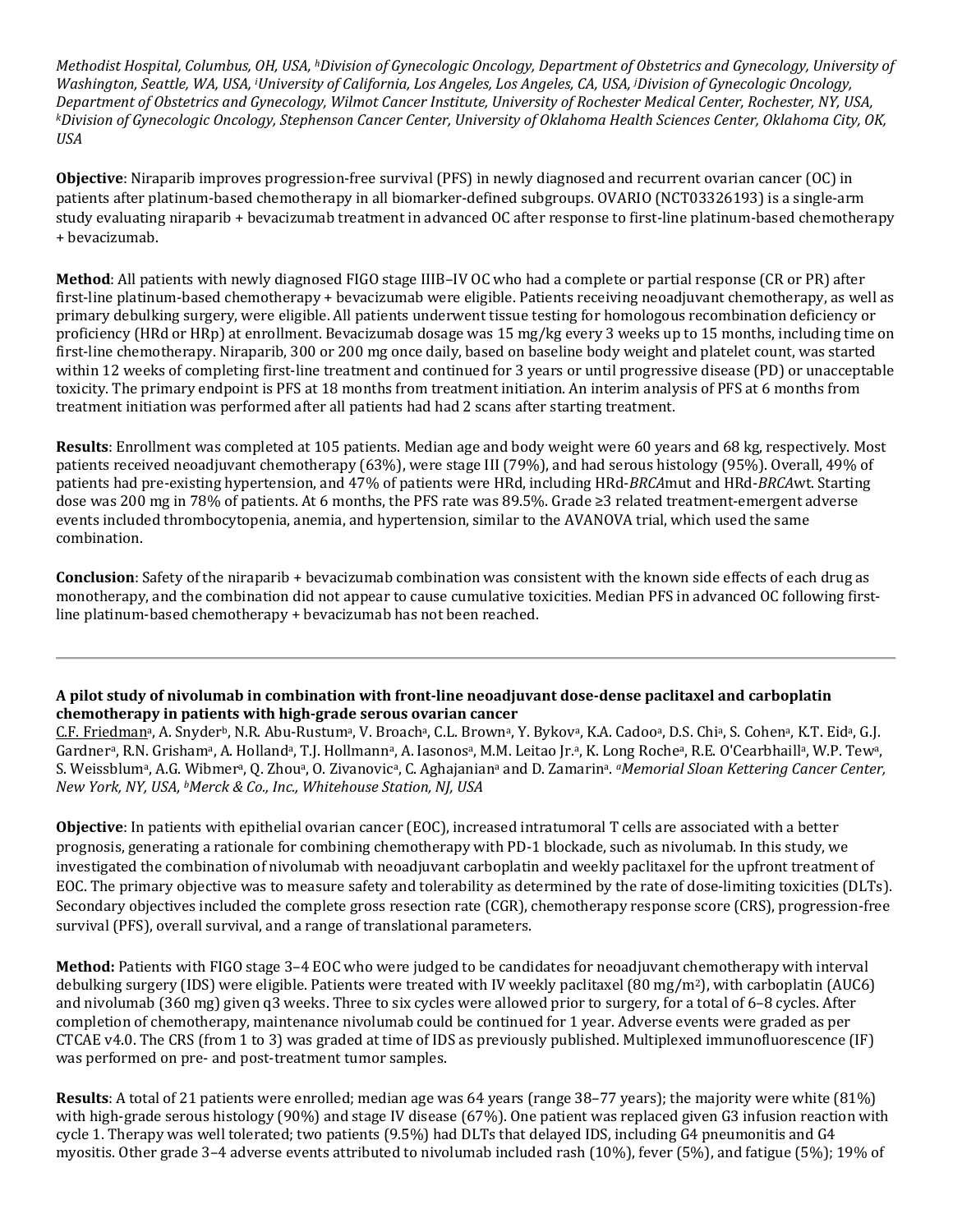patients had G2 hypothyroidism; 90% achieved an optimal CGR; 35% had a CRS of 3. Median PFS has not been reached; 71.9% of patients are progression free at 1 year with a median follow-up of 14.3 months (6.3–19.8). All patients remain alive. Treatment was associated with tumor microenvironment conversion to an "inflamed" phenotype, with a significant increase in percentage CD8+ T cells (*P =* 0.0002) (**Figure 1**).

**Conclusion:** In a high-risk population of EOC patients, the addition of nivolumab to upfront chemotherapy led to promising PFS and favorable changes in the tumor microenvironment.



# **Heated intraperitoneal chemotherapy (HIPEC) use for ovarian cancer in the United States increases after publication of clinical trial and is associated with higher short-term cost and morbidity**

L.M. Charo, J. Jou, P.S. Binder, C.C. Saenz, M.T. McHale, R.N. Eskander and S.C. Plaxe. *UCSD Rebecca and John Moores Cancer Center, La Jolla, CA, USA*

**Objective:** The goals of this study were (1) to determine whether trends in use of heated intraperitoneal chemotherapy (HIPEC) in ovarian cancer treatment increased after "HIPEC in Ovarian Cancer" was published in January 2018, and (2) to compare associated rates of hospital-based outcomes, including length of stay, intensive care unit (ICU) admission, complications, and costs, in ovarian cancer patients who underwent surgery with or without HIPEC.

**Method:** We queried Vizient®, an administrative claims database covering approximately 400 U.S. hospitals, for all ovarian cancer patients who had surgery from January 2016 to June 2019 using ICD-10 diagnosis and procedure codes. Sodium thiosulfate administration was used to identified HIPEC cases. Case mix index (CMI), a weighted metric of Medicare Severity-Diagnosis Related scores, reflects hospital clinical complexity. Student *t* tests and relative risk were used to compare continuous variables and complications, respectively.

**Results:** A total of 92 ovarian cancer patients had HIPEC at 31 unique hospitals, and 16,417 patients had surgery without HIPEC at 229 hospitals. Of the 96% HIPEC patients, 96% occurred after publication (**Figure 1**). During the index admission, HIPEC patients had a longer median length of stay (8.9 vs 4.9 days, *P* < 0.001) and a higher percentage of ICU admissions (63% vs 11.1%, *P* < 0.001), CMI (2.8 vs 2.2, *P* = 0.002), and complication rates (RR = 2.71, *P* < 0.001). Direct costs for the index admission (S22,256.96 vs S12,031.56, *P* < 0.001) and direct cost index (observed/expected costs) (1.88 vs 1.11, *P* < 0.001) were also greater in the HIPEC patients. No inpatient deaths or 30-day readmissions were identified after HIPEC in this cohort.

**Conclusion:** Use of HIPEC for ovarian cancer increased in the United States after publication of a prospective clinical trial, although the number of patients remains modest. Incorporation of HIPEC was associated with increased cost, hospital and ICU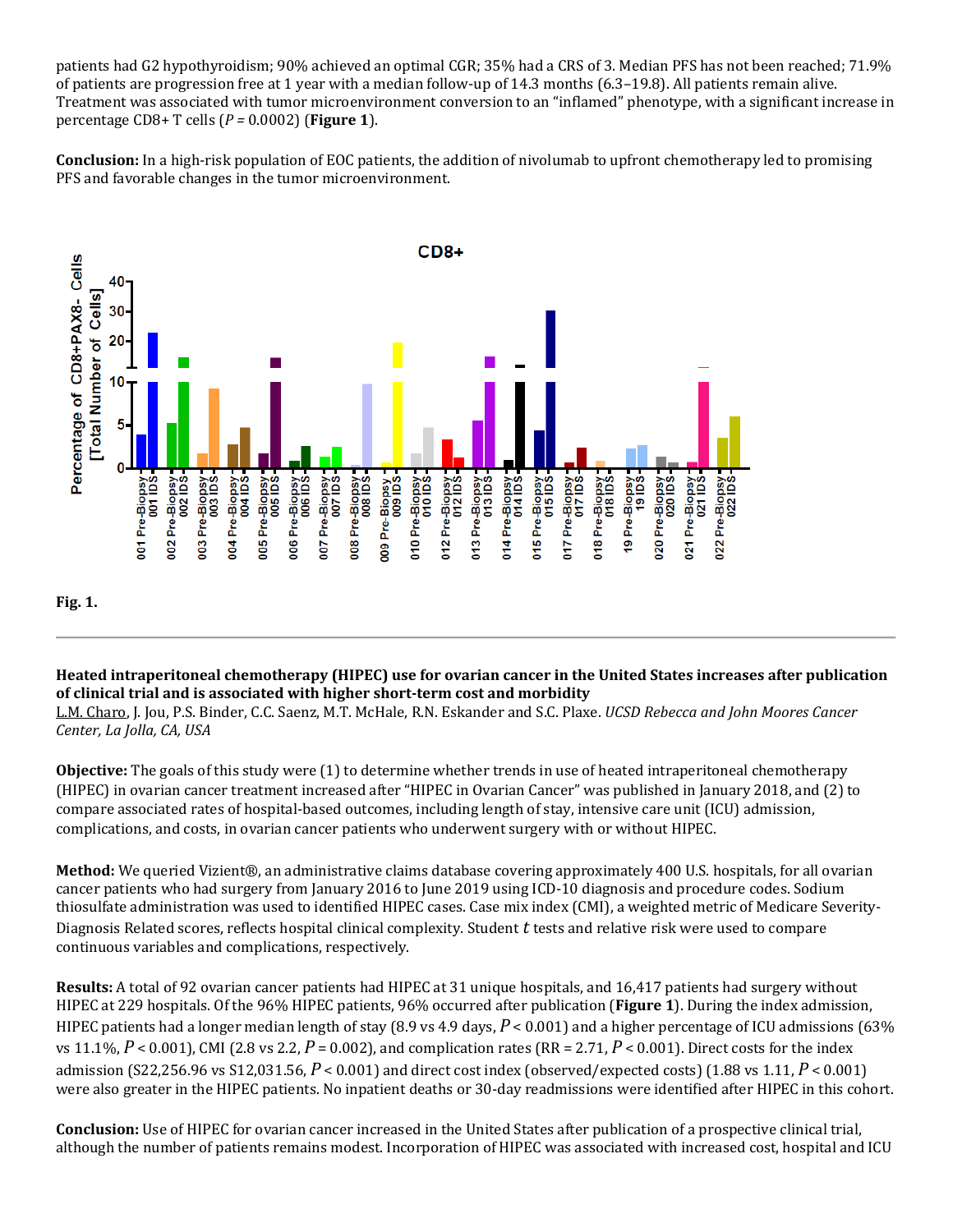length of stay, and complication rates. Further studies are needed to evaluate long-term outcomes, including morbidity and survival.



**Fig. 1**. Monthly rates of heated intraperitoneal chemotherapy (HIPEC) used in ovarian cancer surgery from January 2016 to June 2019. Rates of HIPEC use in ovarian cancer surgery increased after January 2018, the month that van Driel et al.'s "HIPEC in Ovarian Cancer" was published in the New England Journal publication (NEJM Pub).

**Comparison of outcomes with utilization of hyperthermic intraperitoneal chemotherapy with paclitaxel and cisplatin versus cisplatin alone at interval debulking surgery in women with epithelial ovarian cancer** M.P. Horowitz<sup>a</sup>, L. Moulton Chambers<sup>a</sup>, M. Gruner<sup>a</sup>, A.B. Costales<sup>b</sup>, M. Morton<sup>a</sup>, A.M. Chichura<sup>c</sup>, P.G. Rosea, C.M. Michener<sup>c</sup> and R. DeBernardoc. *aThe Cleveland Clinic Foundation, Cleveland, OH, USA, bBaylor College of Medicine, Houston, TX, USA, cCleveland Clinic, Cleveland, OH, USA*

**Objective:** The aim of this study was to investigate perioperative adverse outcomes in women with epithelial ovarian cancer (EOC) receiving interval debulking surgery (IDS) with hyperthermic intraperitoneal chemotherapy (HIPEC) with paclitaxel/cisplatin versus single-agent cisplatin.

**Method:** Women with primary EOC who underwent IDS with HIPEC with either paclitaxel/cisplatin or single-agent cisplatin were identified from a single-institution prospectively maintained HIPEC registry. Patient demographic and perioperative outcomes data were recorded. Univariate analysis was performed between the 2 cohorts.

**Results:** Among 39 women with EOC undergoing IDS with HIPEC, paclitaxel/cisplatin was administered in 24 patients (61.5%) and 15 (38.5%) received cisplatin alone. There were no differences in age ( $P = 0.10$ ), ASA score ( $P = 0.61$ ), stage ( $P = 0.61$ ) 0.99), disease location (*P* = 0.99), preoperative cycles of chemotherapy (*P* = 0.54), or days since last chemotherapy (*P* = 0.23). There was no difference in intensive care unit admission (20.8% vs 13.3%,  $P = 0.69$ ), operative time (6.0 vs 6.0 hours,  $P =$ 0.61), or length of stay (5.0 vs 5.0 days, *P* = 0.28). Incidence of minor (25.0% vs 26.7%), moderate (8.3% vs 20.0%), and severe postoperative complications (12.5% vs 6.7%) (*P* = 0.74) were not different for those who received paclitaxel/cisplatin versus cisplatin alone. There was no significant difference in incidence of cellulitis (4.2% vs 6.7%, *P* = 0.99), ileus (8.3% vs 20.0%, *P* = 0.35), readmission (4.2% vs 13.3%, *P* = 0.55), reoperation (4.2% vs 6.7%, *P* = 0.99) or venous thromboembolism (4.2% vs 6.7%, *P* = 0.99). Median follow-up duration was significantly longer for paclitaxel/cisplatin versus cisplatin (16.1 vs 6.8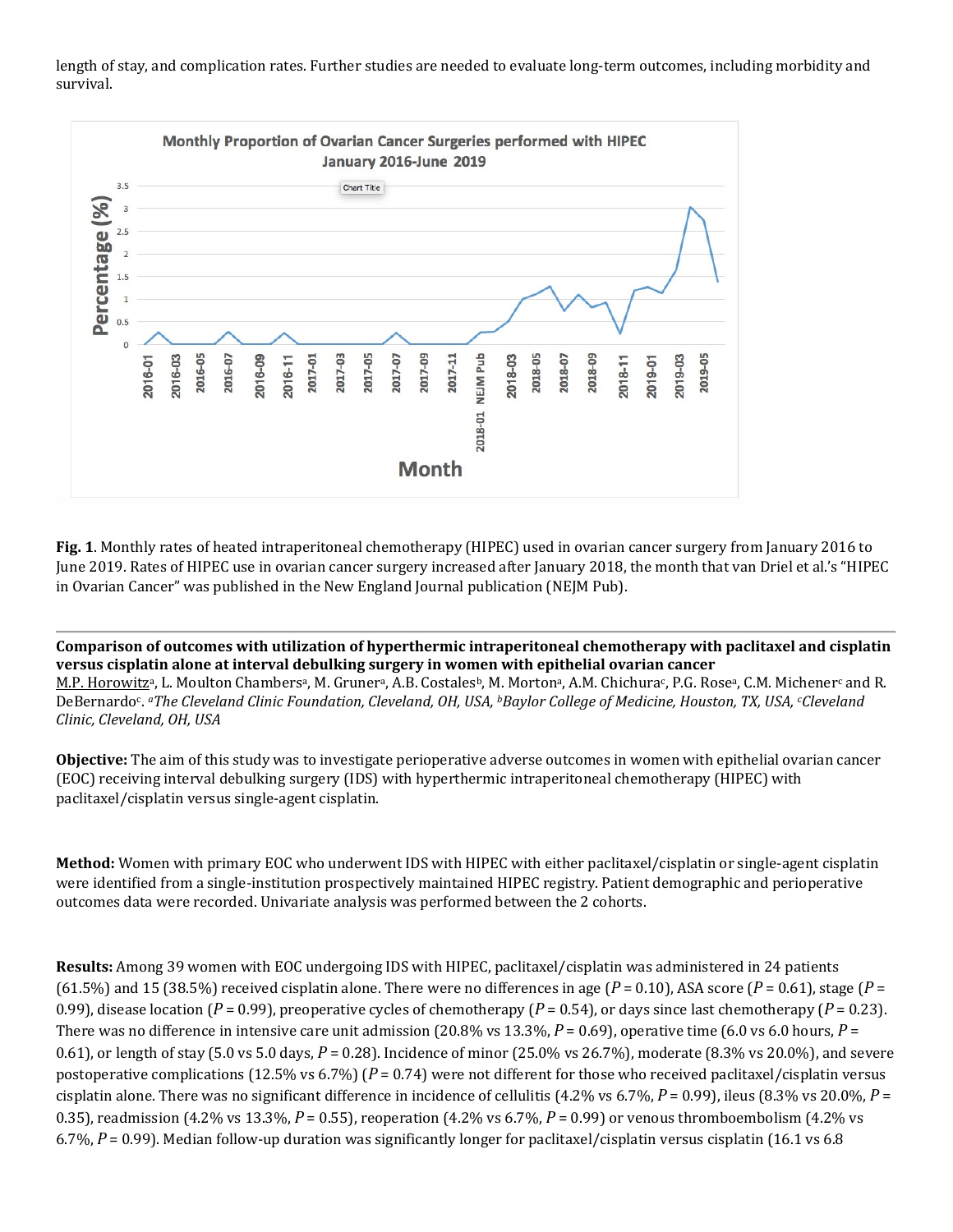months,  $P = 0.003$ ). However, 1-year recurrence-free survival (70.1% vs 66.5%,  $P = 0.99$ ) and overall survival were not significantly different (90.2% vs 100.0%, *P* = 0.99).

**Conclusion:** Addition of paclitaxel does not significantly increase the incidence of adverse postoperative outcomes compared to cisplatin alone in women with advanced EOC undergoing IDS with HIPEC. Although disease outcomes from this prospective registry are immature, oncologic outcomes are no different at 1 year of follow-up. Data collection is ongoing to determine whether addition of paclitaxel to cisplatin will decrease recurrence and death women with EOC receiving IDS with HIPEC.

## **Comparison of outcomes with utilization of hyperthermic intraperitoneal chemotherapy (HIPEC) at time of minimally invasive interval debulking surgery versus laparotomy**

L. Moulton Chambers<sup>a</sup>, M.P. Horowitz<sup>a</sup>, A.B. Costales<sup>b</sup>, M. Gruner<sup>a</sup>, A.M. Chichura<sup>c</sup>, M. Morton<sup>a</sup>, M. Yao<sup>c</sup>, P.G. Rose<sup>a</sup>, R. DeBernardoc and C.M. Michenerc. *aThe Cleveland Clinic Foundation, Cleveland, OH, USA, bBaylor Scott & White Memorial Hospital, Temple, TX, USA, cCleveland Clinic, Cleveland, OH, USA*

**Objective:** The aim of this study was to compare perioperative outcomes in women with advanced epithelial ovarian cancer (EOC) undergoing interval cytoreductive surgery with hyperthermic intraperitoneal chemotherapy (HIPEC) via minimally invasive interval debulking surgery (MIIDS) or laparotomy.

**Method:** We performed a retrospective, single-institution study of women with advanced EOC who underwent IDS with HIPEC from 2017 to 2019. Univariate analysis was performed between the 2 cohorts.

**Results:** A total of 43 women were identified; 8 (18.6%) underwent MIIDS + HIPEC and 35 (81.3%) laparotomy + HIPEC. MIIDS included single-port  $(n = 6)$ , robotic  $(n = 1)$ , or multiport laparoscopy  $(n = 1)$ . The majority of the patients had stage III disease (*n* = 27, 67.5%) and serous histology (*n* = 40, 93.0%). Median age of patients in the MIIDS group was 71.2 years versus 63.6 years in laparotomy ( $P = 0.03$ ); there was no difference in ASA score or medical comorbid conditions ( $P > 0.05$ ). The majority of patients in the MIIDS cohort underwent HIPEC with cisplatin alone (*n* = 6, 75.0%) versus the laparotomy cohort in which most received cisplatin with paclitaxel (62.9%,  $n = 22$ ,  $P < 0.001$ ). All patients who underwent MIIDS and laparotomy had optimal cytoreduction with no difference in rate of R0 resection (65.5% vs 71.9%, *P* = 0.25). There was no difference in intensive care unit admissions (25% vs 14.3%,  $P = 0.46$ ), estimated blood loss (150 vs 275 cc,  $P = 0.13$ ), or operative time (5.5 vs 6.0 hours, *P* = 0.58), but need for intraoperative pressor support was decreased for MIIDS versus laparotomy (37.5% vs 80.6%, *P* = 0.02). There was no difference in 30-day adverse major and minor events for MIIDS versus laparotomy, but length of stay was decreased for MIIDS (3 vs 4 days, *P* = 0.01) (**Table 1**). While time between chemotherapy cycles was significantly decreased for MIIDS versus laparotomy (44.5 days vs 60.5 days, *P* = 0.001), time to starting chemotherapy was not significantly affected (27 days, range 25–32 days, vs 32 days, range  $27-42$  days;  $P = 0.25$ )

**Conclusion:** Our data demonstrate that HIPEC with MIIDS is safe and effective and has a comparable incidence of adverse perioperative outcomes to laparotomy. Rate of achieving R0 cytoreduction was equivalent for both. MIIDS with HIPEC is associated with shorter hospitalization and decreased time between chemotherapy treatments than laparotomy. An MIIDS approach should not prevent surgeons from utilizing HIPEC where indicated for management of advanced EOC.

**Table 1**. Short-term perioperative outcomes in women with advanced epithelial ovarian cancer (EOC) undergoing interval cytoreductive surgery with hyperthermic intraperitoneal chemotherapy (HIPEC) via minimally invasive interval debulking surgery (MIIDS) or Laparotomy (LAP).

|                             | <b>MIIDS</b> | <b>LAP</b> | P value |
|-----------------------------|--------------|------------|---------|
|                             | $(n = 8)$    | $(n = 35)$ |         |
| <b>Major Adverse Events</b> |              |            |         |
| ICU admission               | 2(25.0)      | 5(14.3)    | 0.46    |
| Reoperation                 | 0(0.0)       | 2(5.7)     | 0.99    |
| Venous Thromboembolism      | 0(0.0)       | 2(5.7)     | 0.99    |
| Anastomotic Leak            | 0(0.0)       | 3(8.6)     | 0.99    |
| Death                       | 0(0.0)       | 0(0.0)     | 0.99    |
| <b>Minor Adverse Events</b> |              |            |         |